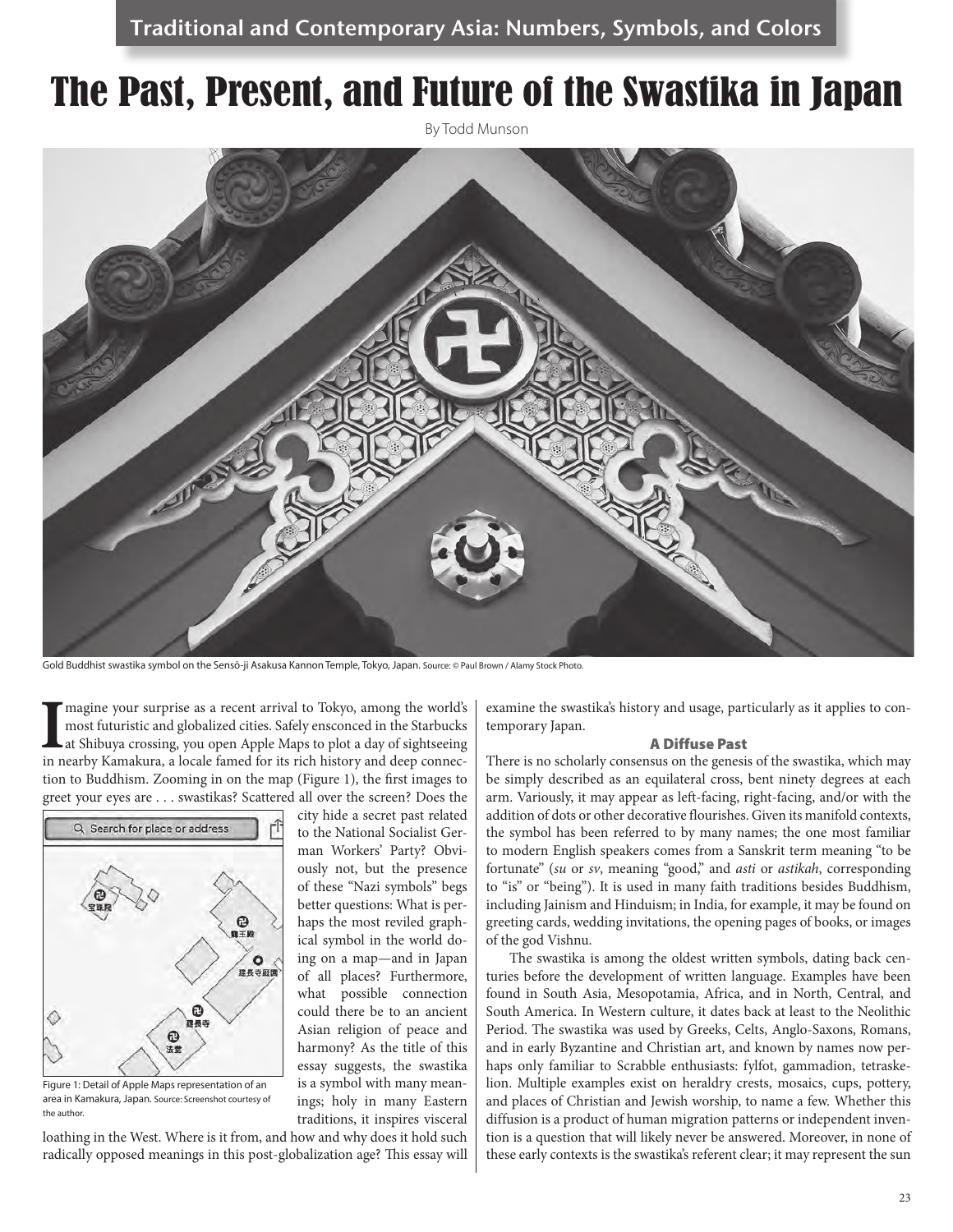

Footprints of the Buddha (Buddhapada). Kushan Period (ca. late first–early fourth century CE). Culture: Indian, Pakistani, Gandharan. Source: Yale University Art Gallery at http://tinyurl.com/z58loql.

or other astronomic phenomenon, serve as a fertility symbol, or indicate a connection to some phenomenon now lost to time. Or it may simply be a "good luck charm."

The genealogy and meaning of the swastika in East Asia is somewhat clearer, as its usage in South Asian religious culture was well-established before the advent of Buddhism around 500 BCE. In earliest forms of Buddhism, there were no representations of the human form, so the first images were stylized footprints of the Buddha decorated with symbols, often featuring swastikas on each toe. As Buddhist art came to embrace the human form in the first century CE, the symbol was often used as a decorative motif on the chest, palms, and soles, and was considered one of the key identifying marks of the Buddha.

As Buddhism migrated to East Asia in the second century CE, so too did its iconography. Along with the Om symbol (ॐ), the stupa/pagoda, and the sacred lotus, the swastika flowed from South Asia to Tibet and China, where it also developed into a symbol in the Chinese writing system (in fact, it may be the only character of clearly foreign derivation). It is said the Empress Wu recognized the swastika as a "source of auspiciousness" as early as 693, and the comprehensive *Kangxi Dictionary* (*Kāngxī Zìdiǎn*), compiled in eighteenth-century China, defines the left-facing swastika, pronounced *wàn*, as a "homophone for myriad [literally ten thousand]  $\dots$  used in Buddhist texts." As both a decorative motif and written character, the swastika migrated to the Korean peninsula and thence to Japan, where Buddhism found favor with the ruling classes as early at the sixth century CE. Over the course of a millennium, the *manji* 卍文 (literally "swastika symbol") established a permanent home in Japanese temple iconography, but also became an auspicious decorative motif on fabric, lacquer boxes, pottery, ceramics, and even family crests.

**The Hooked Cross**

Though the swastika enjoyed unbroken usage in Asia for centuries, it was only in the late nineteenth century that the symbol emerged as an an iconographic force in Europe. In particular, populist

scholars in Germany who sought the origins of a so-called Aryan "race" (supposed Indo-Europeans, Nordic in appearance and the ancestors of the Germans) sought to establish common roots in Sanskrit and early German, in addition to other purported links. The archeologist Heinrich Schliemann discovered swastika patterns at the excavations of Troy and compared them to similar marks on early German pottery—thus merging the ancient Indian symbol with German nationalism, an idea that quickly took hold among like-minded contemporaries.

The symbol soon became a widespread ornamental motif and, curiously, migrated abroad as a common good luck charm. For a brief window in the early twentieth century, the swastika was something of a design phenomenon, utilized as a popular motif across the Western world. In the United States, it was used by Coca-Cola, the Boy Scouts, the Girls Club of America (their magazine was called *The Swastika*), and a host of lesser-known entities—an eBay search will turn up orange crates, good luck tokens, postcards, poker chips, playing cards, and many other items prominently featuring the symbol.



Mosaic swastika in excavated Byzantine (?) church in Shavei Tzion (Israel).

Source: *Wikimedia Commons* at http://tinyurl.com/h542amv.



Ancient symbol of auspiciousness, *svastika* in Sanskrit. Source: *Wikimedia Commons* at http://tinyurl. com/zj6sg7t.



German National Socialist swastika (1933–1945). Source: *Wikimedia Commons* at http://tinyurl.com/jomlbn3.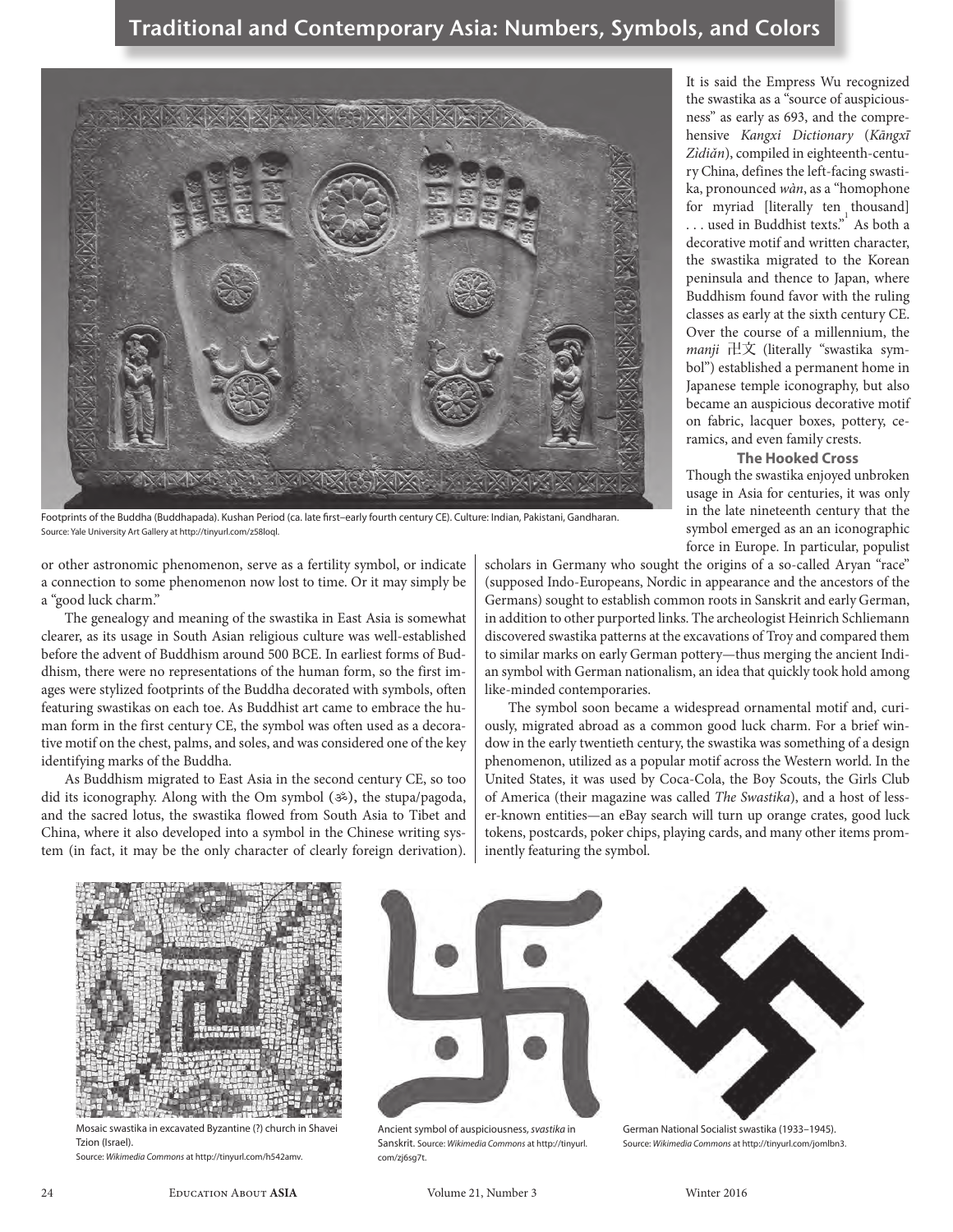# Traditional and Contemporary Asia: Numbers, Symbols, and Colors



Japanese map symbols for Buddhist temple (left) and Shinto shrine (right). Source: *Wikimedia Commons* at http://tinyurl.com/o4xrr6h

The consequent appropriation of the swastika by the Nazi Party is well-known and need not be reiterated here. In brief, a black, right-facing swastika, rotated forty degrees on its axis and set in a white circle, was adopted as official iconography by the Nazi Party in 1920. Known as the *hakenkreuz* ("hooked cross"), the symbol harkened back to the fictitious Aryans as virtuous invaders of lesser races and as a potent symbol for a nation bent on a similar course. The rise of the Third Reich and Germany's entry into WWII put an end to its popular usage worldwide, and the subsequent Holocaust ensured the swastika would never again be utilized in any benevolent sense in the Western world. In fact, it is illegal to display the symbol in some countries (Austria, France, Germany), and save for a few pre-Nazi era buildings that feature it as an architectural ornamentation, the swastika has remained in exile.

## **Japan and the Present**

This brief survey brings us back to the Starbucks in Tokyo and our traveler's shock at the screenful of swastikas seen in Figure 1. The original connection of the symbol to Buddhism, or at least to Asian religious traditions, is perhaps clear enough at this point. However, the swastika is not the only Buddhist symbol. Why not represent temples on Japanese maps with a dharma wheel, pagoda, lotus flower, or some other symbolic representation of the religion? Regrettably, it is not known why, or precisely when, the swastika was adopted for this purpose. In fact, myriad symbols were used to represent Buddhist temples from the Meiji to the Taisho Periods, based on a survey of Japanese historical maps found in the David Rumsey collection.2 Circles, rectangles, squares, and even equilateral crosses were utilized for this purpose until the 1910s. A left-facing swastika  $\pm$  was first used in this context in the 1880s and over a period of decades became the de facto standard, as it remains today. Though still found across South and East Asia in a variety of religious contexts, Japan is the only country to have adopted the symbol for its current cartographic purpose.

At present, there is no internationally recognized set of map symbols. The International Organization for Standardization does have a set of graphic symbols for certain structures (hotels, airports, restaurants, hospitals), but not places of worship. And while the Unicode Consortium has incorporated many religious symbols into its vast character set, there is no impetus that they be used or followed. It falls to individual cartographic agencies, then, to determine the most appropriate representation for houses of faith. For some, this may be straightforward: for example, Christian churches with a Latin cross (✝), synagogues with a Star of David (✡), or mosques with a star and crescent  $(C)$  are generally identifiable. Some faith traditions are less familiar in the Western world, but have the virtue of consistency and exclusivity; Japanese Shinto shrines, for example, have only ever been associated with a symbol depicting a stylized *torii* gate. Other religions, like Buddhism, have never enjoyed an exclusive relationship with one particular symbol. While Japanese cartographers may have settled on the swastika, the rest of the world has not; Western travel guides (*Frommer's, DK, Lonely Planet,* etc.) typically eschew the mark, given its connotations, and represent temples with a stylized Buddha, pagoda, or dharma wheel sup).

In this digital age, of course, paper maps and travel guides pale in relevance to GPS-based smartphone applications, particularly Google Maps and Apple Maps, which together account for the vast majority of users worldwide. Regrettably, Google has never provided a legend or any kind of explanation for its cartographic symbols. Depending on one's familiarity with world religious traditions, one might be able to recognize the aforementioned Om symbol, Star of David, or the star and crescent. Buddhist temples are represented in Google Maps by a dharma wheel—with one notable, and predictable, exception. In Japan, the swastika prevails, because the Japanese company that provides map data uses the native symbol set (in addition to the swastika, there are a host of other Japan-specific symbols, such as the one used for post offices  $\circled{1}$ ). In the case of Apple Maps, the situation is rather different in that houses of faith are represented worldwide by the same symbol used for all notable structures, a small white circle inside a gray circle—except, of course, in Japan! Because Apple also licenses data from a Japanese company, there are two notable exceptions to the gray and white circle: the torii gate for Shinto shrines and the swastika for Buddhist temples. Though not all map applications follow Japanese standards (MAPS.ME uses a dharma wheel for temples, MapQuest a generic religious structure, for example), Apple and Google account for approximately a billion map requests per day. Even if our Starbucks customer represents the very tiniest percentage of users, thousands of people must have the same questions at any given moment about the swastika's prevalence on Japanese maps. This being the case, should Japan find a symbol more recognizable and less offensive?

# **Proposed Change and Backlash**

The Japanese government is aware of its country's cartographic quirks and is very mindful of the need to provide smooth experiences for tourists. In 2015, the Geospatial Information Authority of Japan (GSI) conducted research to gauge the ease with which Japanese map symbols were understood by non-Japanese users as part of a larger effort to improve



Association for Asian Studies, Inc. www.asian-studies.org